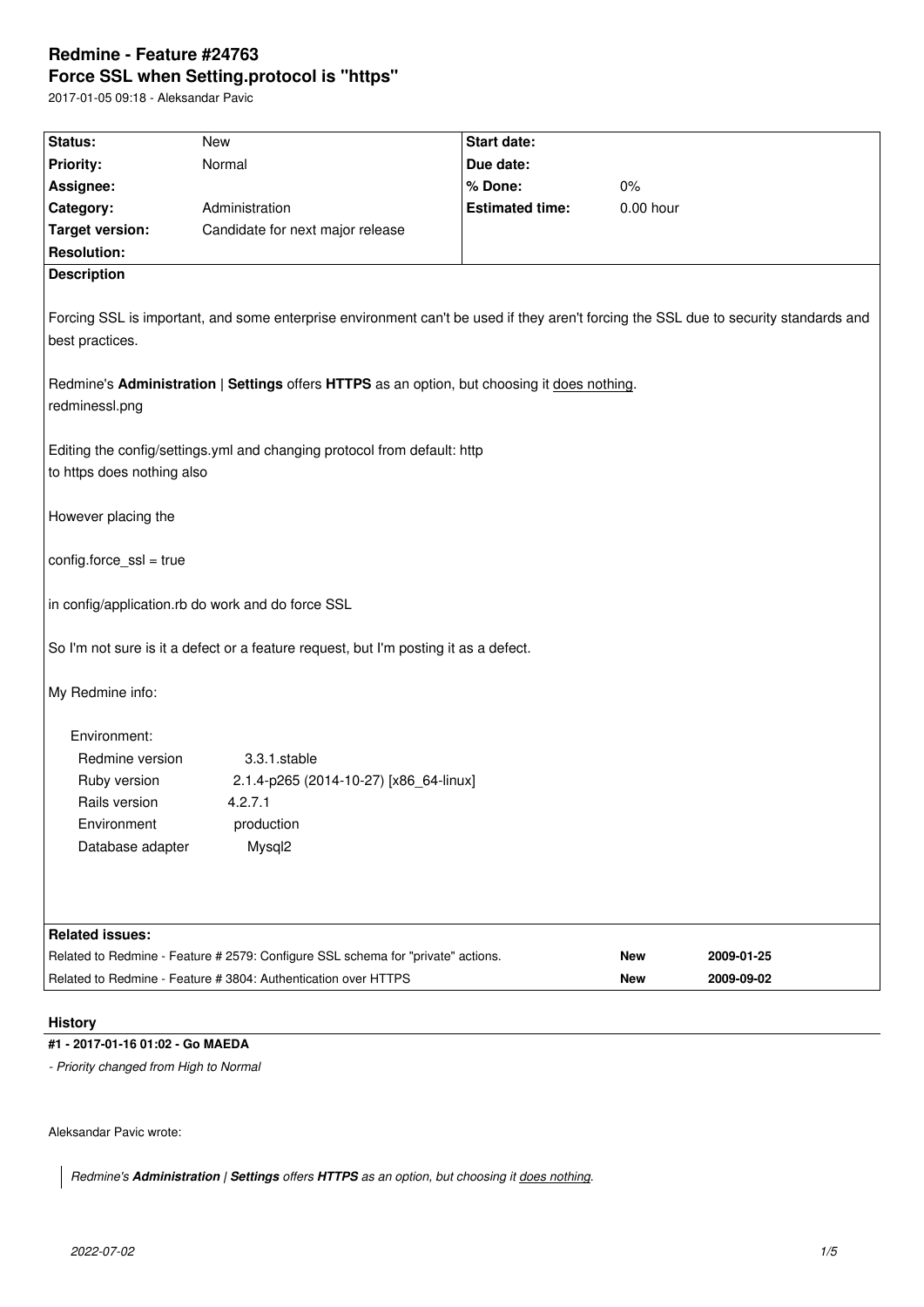### **#2 - 2017-01-16 01:06 - Go MAEDA**

- *Tracker changed from Defect to Feature*
- *Subject changed from Settings protocol HTTPS does nothing to Force SSL when Setting.protocol is "https"*
- *Category changed from Accounts / authentication to Administration*

# **#3 - 2017-01-16 01:09 - Go MAEDA**

*- Related to Feature #2579: Configure SSL schema for "private" actions. added*

#### **#4 - 2017-01-16 01:13 - Go MAEDA**

*- Related to Feature #3804: Authentication over HTTPS added*

# **#5 - 2017-05-04 16:06 - Fernando Hartmann**

 $+1$ 

# **#6 - 2019-01-09 10:45 - Aleksandar Pavic**

Confirmed in 3.4.6

placing config.force\_ssl = true anywhere in config/application.rb

makes it work the rails way...

As I have explained back in 2017 [[http://www.redminecookbook.com/blog-29-Forcing-Redmine-to-use-SSL-on-Apache]]

### **#7 - 2020-02-21 13:16 - Aleksand[ar Pavic](http://www.redminecookbook.com/blog-29-Forcing-Redmine-to-use-SSL-on-Apache)**

I can confirm this issues still prevails on

| Redmine version | 4.1.0.stable.19444                     |
|-----------------|----------------------------------------|
| Ruby version    | 2.6.5-p114 (2019-10-01) [x86 64-linux] |
| Rails version   | 5.2.4.1                                |

fixing with force  $ssl$  = true works.

#### **#8 - 2020-04-16 17:57 - Marius BALTEANU**

*- Target version set to Candidate for next major release*

I agree that Redmine default settings should contain better security settings. For now, I propose to enforce SSL on production environment. Let's Encrypt it's a good option for those who don't want to buy a certificate.

diff --git a/config/environments/production.rb b/config/environments/production.rb

index 16d9fc2f7..99632ca26 100644

--- a/config/environments/production.rb

[+++](https://letsencrypt.org/) b/config/environments/production.rb

@@ -24,4 +24,7 @@ Rails.application.configure do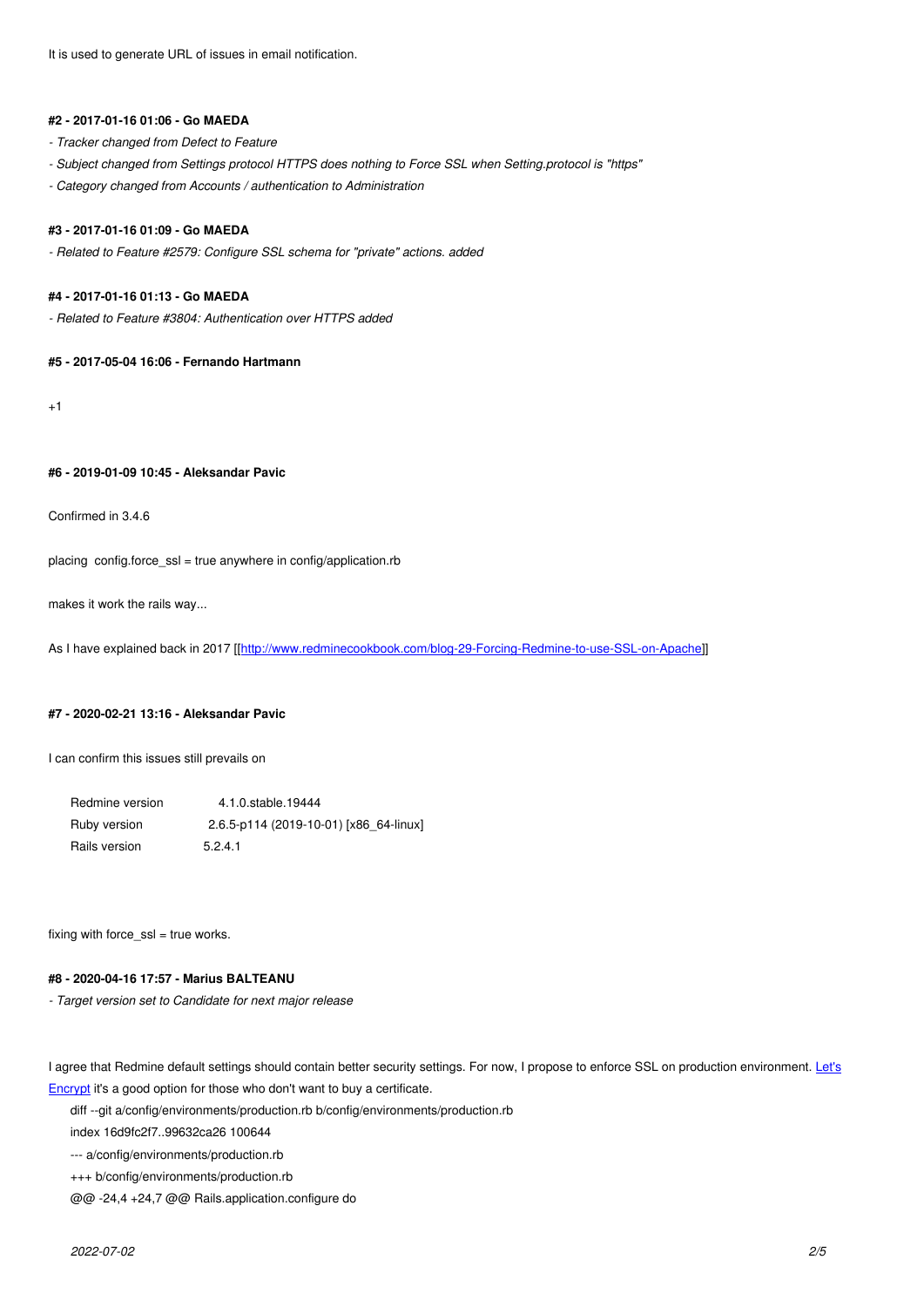- $#$  Print deprecation notices to the Figus logger.
- config.active\_support.deprecation = :log
- +
- + # Enforce secure HTTP requests
- + config.force\_ssl = true
- end

#### **#9 - 2020-04-16 19:17 - Aleksandar Pavic**

#### @Marius

that code enforces SSL always, what I'm alluding is that if you choose in settings to use HTTPS, then force\_ssl = true should be set...

Unfortunately I can't write code and test, at the moment...

#### **#10 - 2020-04-17 06:54 - Go MAEDA**

# Marius BALTEANU wrote:

*I agree that Redmine default settings should contain better security settings. For now, I propose to enforce SSL on production environment. Let's Encrypt it's a good option for those who don't want to buy a certificate.*

I thi[nk it is o](https://letsencrypt.org/)verkill. There are many cases running Redmine in production mode as follows:

- Using Redmine on intranet with an internal hostname such as http://192.168.1.1/ or http://redmine.test/
- An environment that Redmine has been just installed and application for a certificate has not been completed
- Developers who test Redmine in both development and production mode

Enforcing SSL for production mode complicates the installation pr[ocess for those use](http://192.168.1.1/)ca[ses may make adm](http://redmine.test/)ins spent a lot of time to troubleshoot.

#### **#11 - 2020-04-17 08:29 - Aleksandar Pavic**

My original post, is that changing from http to https in settings, does nothing, you don't get redirected to https...

We can either remove that setting, since it doesn't do anything...

Or make it work, by having it set force\_ssl = true, since only then users get redirected to https...

Maybe there is some other way to make it work that I'm unaware of.

#### **#12 - 2020-04-17 10:02 - Marius BALTEANU**

# Go MAEDA wrote:

*Marius BALTEANU wrote:*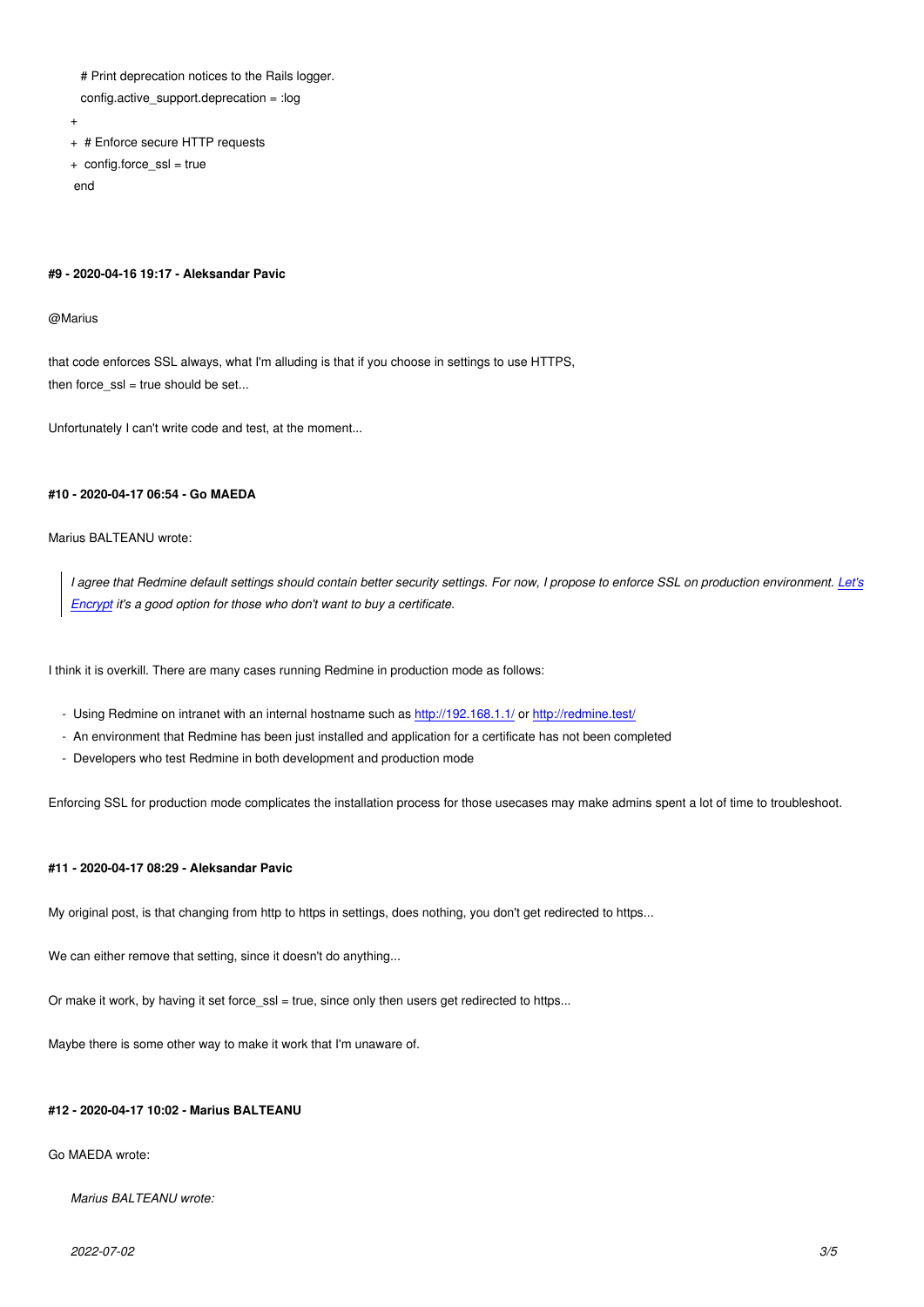*Encrypt it's a good option for those who don't want to buy a certificate.*

*I think it is overkill. There are many cases running Redmine in production mode as follows:*

- *Using Redmine on intranet with an internal hostname such as http://192.168.1.1/ or http://redmine.test/*
- *[An en](https://letsencrypt.org/)vironment that Redmine has been just installed and application for a certificate has not been completed*
- *Developers who test Redmine in both development and production mode*

*Enforcing SSL for production mode complicates the installation pr[ocess for those use](http://192.168.1.1/)ca[ses may make adm](http://redmine.test/)ins spent a lot of time to troubleshoot.*

These are valid points, even if these type of tests should not be made on "production" mode and even in intranet they should use https. Some companies are using self signed certificates which are trusted in their internal network. I'll think to a better solution.

Aleksandar Pavic wrote:

*My original post, is that changing from http to https in settings, does nothing, you don't get redirected to https...*

*We can either remove that setting, since it doesn't do anything...*

*Or make it work, by having it set force\_ssl = true, since only then users get redirected to https...*

*Maybe there is some other way to make it work that I'm unaware of.*

It does, please see #24763#note-1.

#### **#13 - 2020-04-18 03:34 - Go MAEDA**

I think the decision to use SSL or not should be made by a server admin. And enforcing SSL in the next version is a too drastic change.

I suggest modifying the patch in #24763#note-8 as follows.

diff --git a/config/environments/production.rb b/config/environments/production.rb

index 16d9fc2f7..3e16e42ad 100644

--- a/config/environments/production.rb

+++ b/config/environments/production.rb

@@ -24,4 +24,8 @@ Rails.application.configure do

# Print deprecation notices to the Rails logger.

- config.active\_support.deprecation = :log
- +
- + # Enforce secure HTTP requests
- + # Uncommenting the following line is HIGHLY RECOMMENDED
- + # config.force\_ssl = true
- end

I want a lot of people to try Redmine casually. So, I am opposed to complicating the installation process by forcing an ideal and perfect configuration.

### **#14 - 2020-04-18 09:10 - Aleksandar Pavic**

*- File redmine\_https.png added*